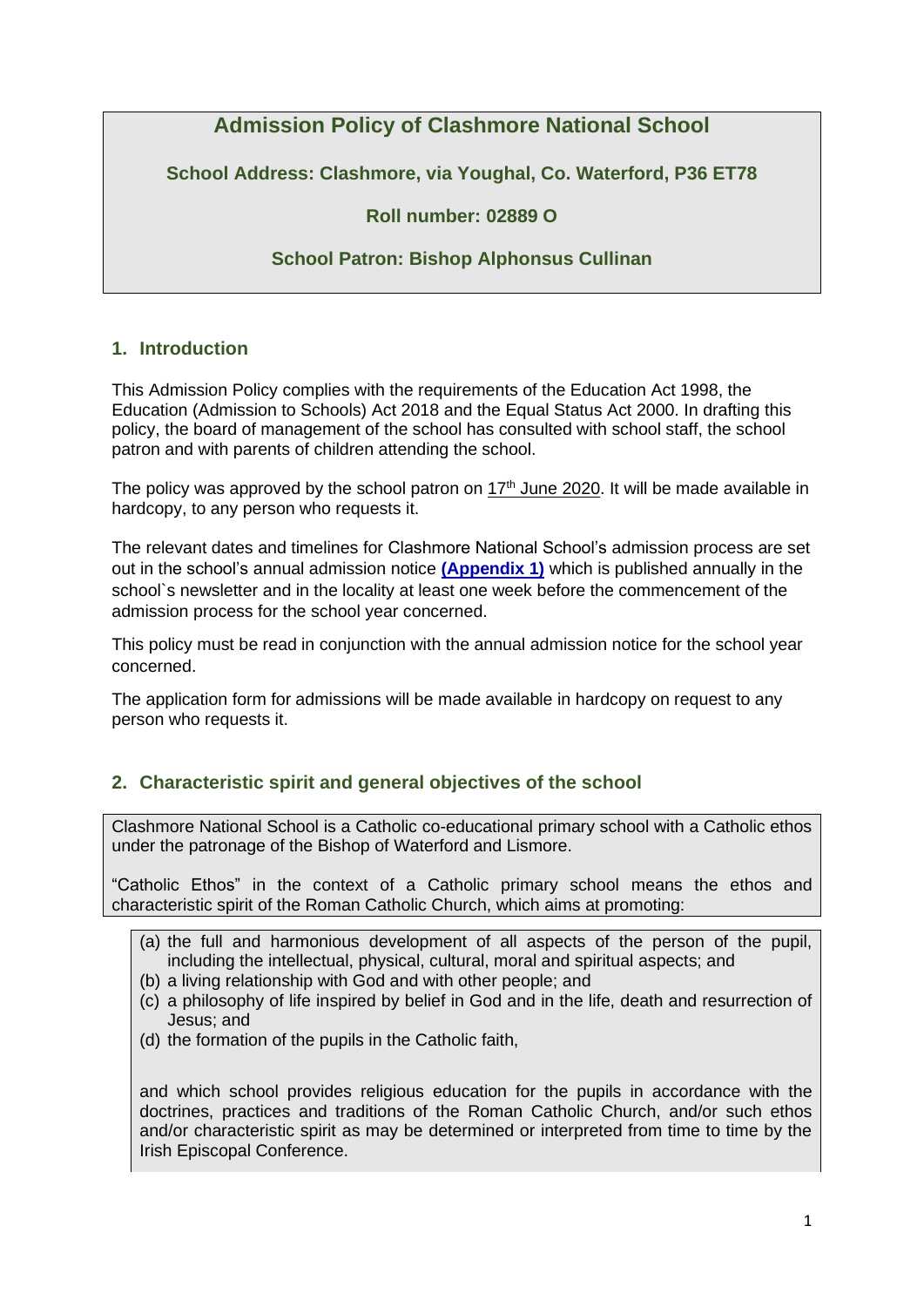In accordance with S.15 (2) (b) of the Education Act, 1998 the Board of Management of Clashmore National School shall uphold, and be accountable to the patron for so upholding, the characteristic spirit of the school as determined by the cultural, educational, moral, religious, social, linguistic and spiritual values and traditions which inform and are characteristic of the objectives and conduct of the school.

#### **Mission Statement:**

Clashmore National School is a co-educational, Catholic primary school which strives to provide a well-ordered, caring, happy and secure atmosphere where the intellectual, spiritual, physical, moral and cultural needs of the pupils are identified and addressed.

While Clashmore National School is a school with a Catholic ethos, it also has due recognition of all other religions.

Clashmore National School will endeavour to enhance the self-esteem of everyone in the school community, to imbue in the pupils respect for people and property and to encourage in them the idea of being responsible so that they will become good citizens in society.

# **3. Admission Statement**

Clashmore National School will not discriminate in its admission of a student to the school on any of the following:

- (a) the gender ground of the student or the applicant in respect of the student concerned,
- (b) the civil status ground of the student or the applicant in respect of the student concerned,
- (c) the family status ground of the student or the applicant in respect of the student concerned,
- (d) the sexual orientation ground of the student or the applicant in respect of the student concerned,
- (e) the religion ground of the student or the applicant in respect of the student concerned,
- (f) the disability ground of the student or the applicant in respect of the student concerned,
- (g) the ground of race of the student or the applicant in respect of the student concerned,
- (h) the Traveller community ground of the student or the applicant in respect of the student concerned, or
- (i) the ground that the student or the applicant in respect of the student concerned has special educational needs

As per section 61 (3) of the Education Act 1998,'civil status ground', 'disability ground', 'discriminate', 'family status ground', 'gender ground', 'ground of race', 'religion ground', 'sexual orientation ground' and 'Traveller community ground' shall be construed in accordance with section 3 of the Equal Status Act 2000.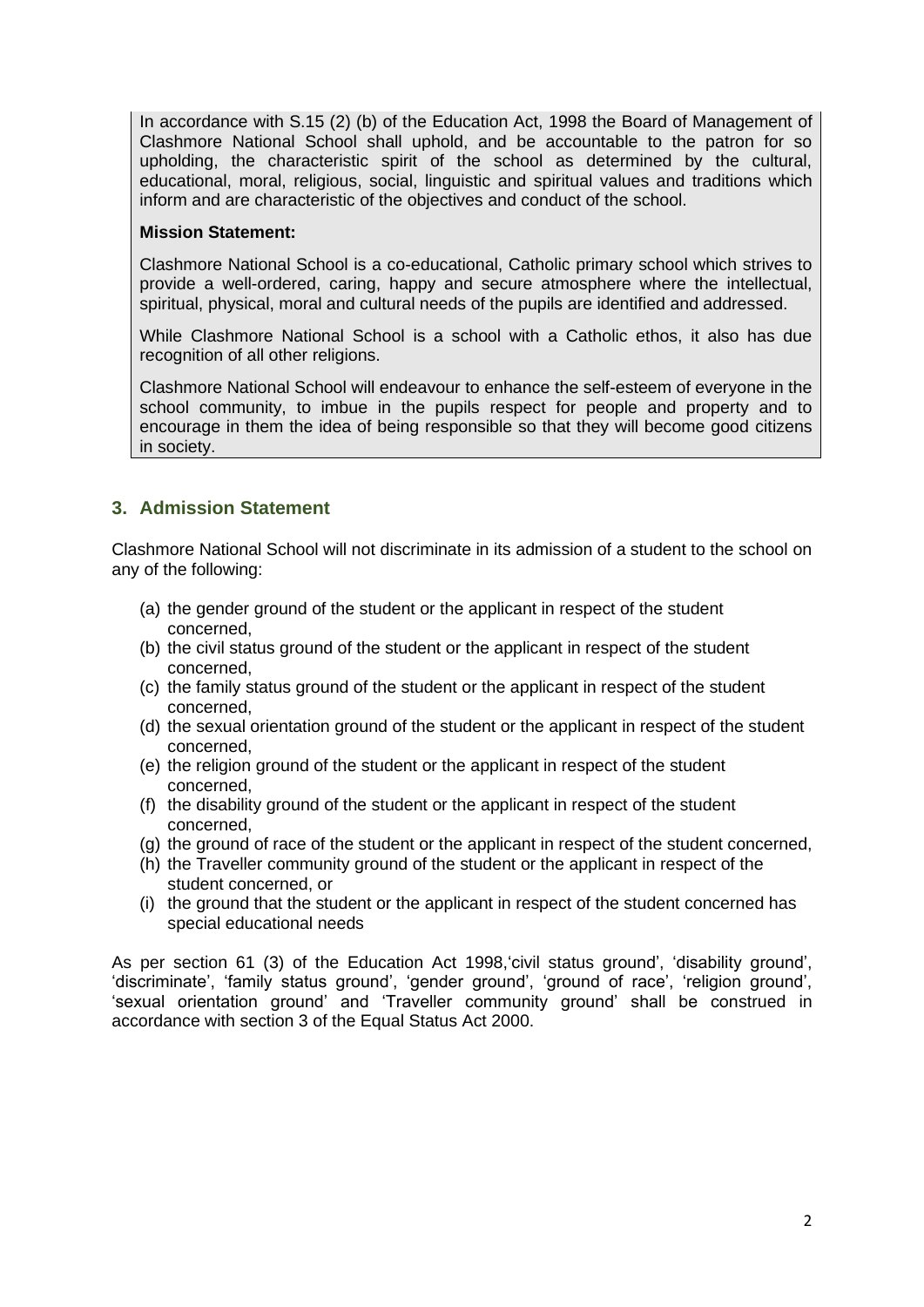#### **All denominational schools**

Clashmore National School is a Catholic Primary school whose objective is to provide education in an environment which promotes certain religious values and does not discriminate where it refuses to admit as a student a person who is not Roman Catholic and it is proved that the refusal is essential to maintain the ethos of the school.

### **4. Categories of Special Educational Needs catered for in the school/special class**

This is not applicable to Clashmore National School

# **5. Admission of Students**

This school shall admit each student seeking admission except where –

- a) the school is oversubscribed (please see [Section 6](#page-2-0) below for further details)
- b) a parent of a student, when required by the principal in accordance with section 23(4) of the Education (Welfare) Act 2000, fails to confirm in writing that the code of behaviour of the school is acceptable to him or her and that he or she shall make all reasonable efforts to ensure compliance with such code by the student
- c) *A student has not reached the age of 4 years on or before the 1st September in the school year for which he/she seeks admission.*

#### **All denominational schools**

Clashmore National School is a Catholic Primary School and may refuse to admit as a student a person who is not of the Catholic faith where it is proved that the refusal is essential to maintain the ethos of the school.

### <span id="page-2-0"></span>**6. Oversubscription**

In the event that the school is oversubscribed, the school will, when deciding on applications for admission, apply the following selection criteria in the order listed below to those applications that are received within the timeline for receipt of applications as set out in the school's annual admission notice:

These criteria are listed in order of priority. When spaces are allocated under criterion 1 and space is still available, criterion 2 will apply and so on. This prioritisation proceeds until all available places are allocated.

- 1. Residents of Clashmore Parish with a sibling already in the school
- 2. Residents of Clashmore Parish
- 3. If space is still available, class numbers are completed from the waiting list by the drawing of lots

In the event that there are two or more students tied for a place or places in any of the selection criteria categories above (the number of applicants exceeds the number of remaining places), the following arrangements will apply: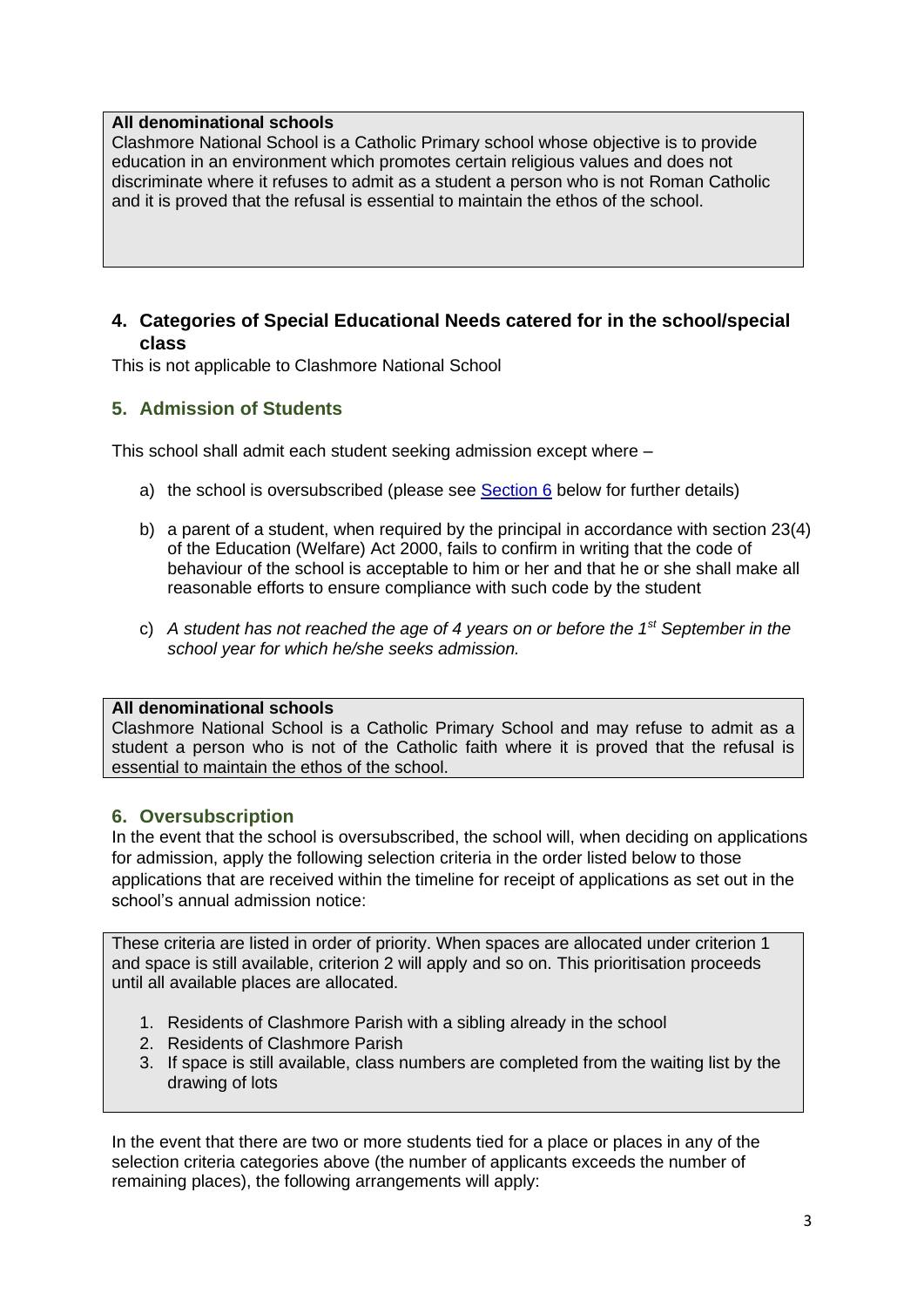- 1. On the basis of criterion 1, places will be allocated on the basis of age starting with the oldest applicant until all places are allocated.
- 2. On the basis of criterion 2, places will be allocated on the basis of age starting with the oldest applicant until all places are allocated.
- 3. On the basis of criterion 3, places will be allocated on the basis of age starting with the oldest applicant until all places are allocated.

### **7. What will not be considered or taken into account**

In accordance with section 62(7) (e) of the Education Act, the school will not consider or take into account any of the following in deciding on applications for admission or when placing a student on a waiting list for admission to the school:

Points (a) to (g) must be included here by all schools. There are limited exceptions to some of these (highlighted in red below) and schools must retain the exceptions that apply to them and delete those that do not:

(a) a student's prior attendance at a pre-school or pre-school service, including naíonraí,

(b) the payment of fees or contributions (howsoever described) to the school;

- (c) a student's academic ability, skills or aptitude;
- (d) the occupation, financial status, academic ability, skills or aptitude of a student's parents;
- (e) a requirement that a student, or his or her parents, attend an interview, open day or other meeting as a condition of admission;
- (f) a student's connection to the school by virtue of a member of his or her family attending the school;

Other than, in the case of the school wishing to include a selection criterion based on (1) siblings of a student attending the school

(g) the date and time on which an application for admission was received by the school,

This is subject to the application being received at any time during the period specified for receiving applications set out in the annual admission notice of the school for the school year concerned.

This is also subject to the school making offers based on existing waiting lists (up until  $31<sup>st</sup>$ January 2025 only).

#### **8. Decisions on applications**

All decisions on applications for admission to Clashmore National School will be based on the following:

- Our school's admission policy
- The school's annual admission notice (where applicable)
- The information provided by the applicant in the school's official application form received during the period specified in our annual admission notice for receiving applications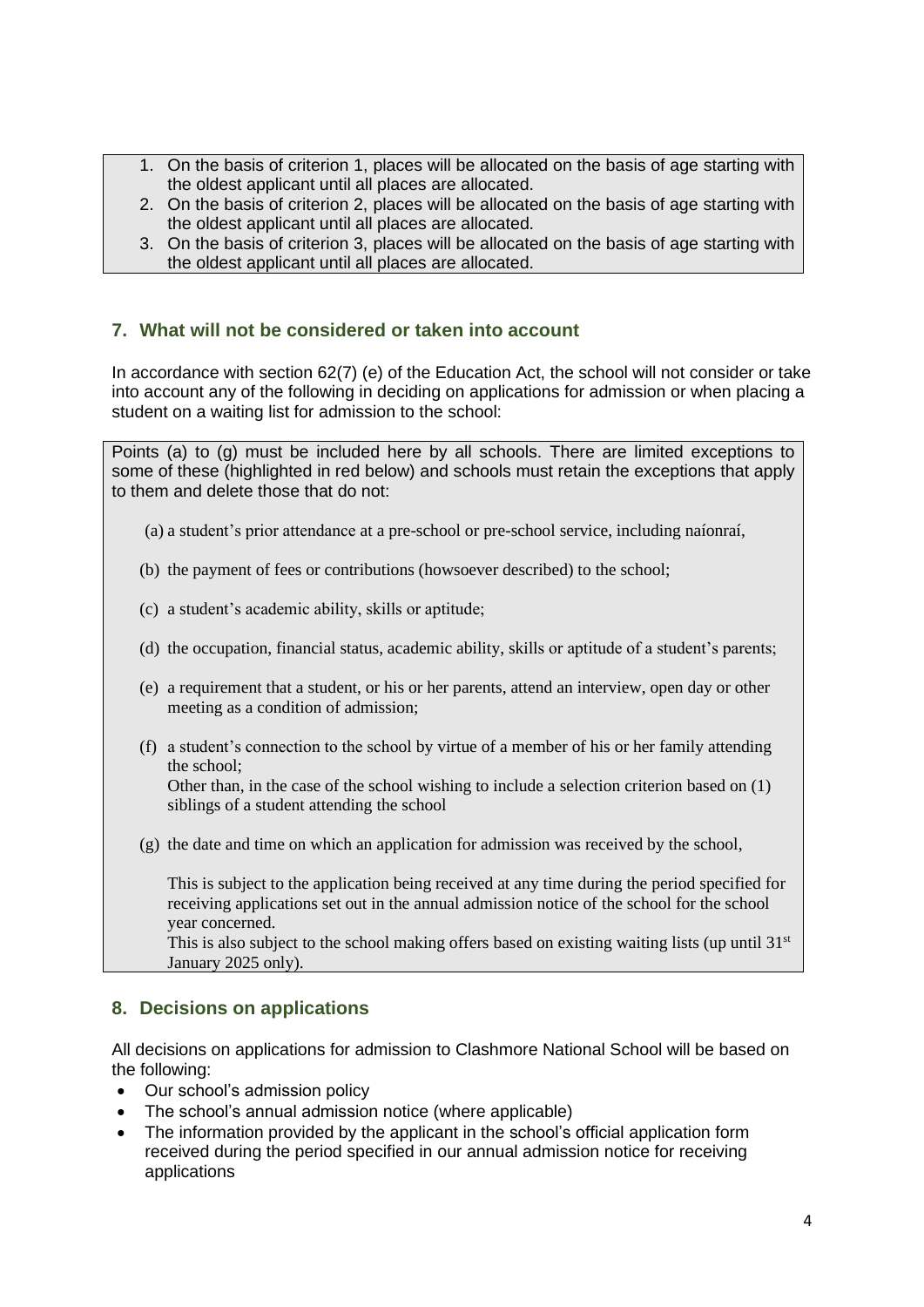(Please see [section 14](#page-6-0) below in relation to applications received outside of the admissions period and [section 15](#page-6-1) below in relation to applications for places in years other than the intake group.)

Selection criteria that are not included in our school admission policy will not be used to make a decision on an application for a place in our school.

# **9. Notifying applicants of decisions**

Applicants will be informed in writing as to the decision of the school, within the timeline outlined in the annual admissions notice.

If a student is not offered a place in our school, the reasons why they were not offered a place will be communicated in writing to the applicant, including, where applicable, details of the student's ranking against the selection criteria and details of the student's place on the waiting list for the school year concerned.

Applicants will be informed of the right to seek a review/right of appeal of the school's decision (see [section 18](#page-7-0) below for further details).

# <span id="page-4-0"></span>**10.Acceptance of an offer of a place by an applicant**

In accepting an offer of admission from Clashmore National School, you must indicate—

(i) whether or not you have accepted an offer of admission for another school or schools. If you have accepted such an offer, you must also provide details of the offer or offers concerned and

(ii) whether or not you have applied for and awaiting confirmation of an offer of admission from another school or schools, and if so, you must provide details of the other school or schools concerned.

### **11.Circumstances in which offers may not be made or may be withdrawn**

An offer of admission may not be made or may be withdrawn by Clashmore National School where—

- (i) it is established that information contained in the application is false or misleading.
- (ii) an applicant fails to confirm acceptance of an offer of admission on or before the date set out in the annual admission notice of the school.
- (iii) the parent of a student, when required by the principal in accordance with section 23(4) of the Education (Welfare) Act 2000, fails to confirm in writing that the code of behaviour of the school is acceptable to him or her and that he or she shall make all reasonable efforts to ensure compliance with such code by the student; or
- (iv) an applicant has failed to comply with the requirements of 'acceptance of an offer' as set out in [section 10](#page-4-0) above.

### **12.Sharing of Data with other schools**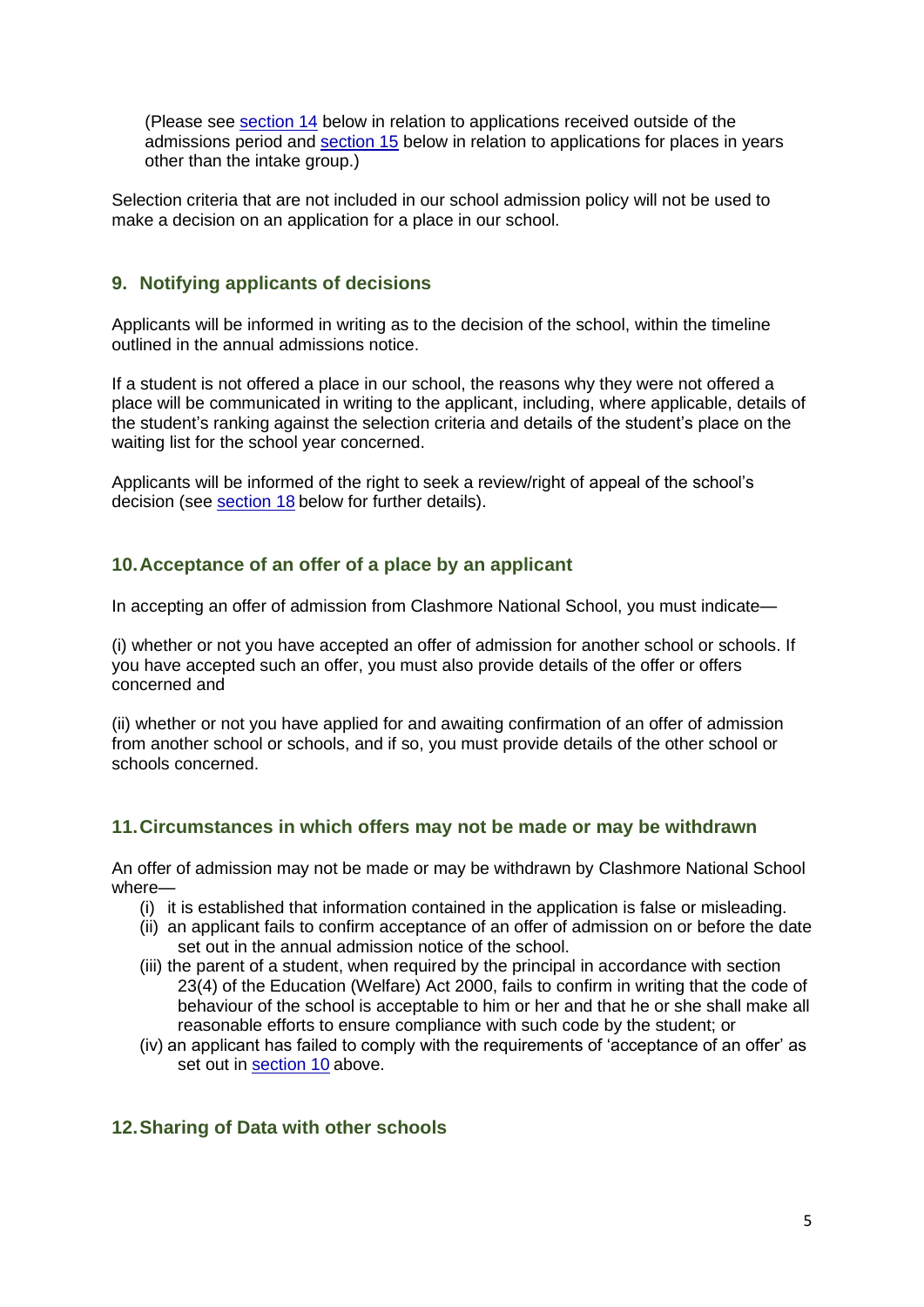Applicants should be aware that section 66(6) of the Education (Admission to Schools) Act 2018 allows for the sharing of certain information between schools in order to facilitate the efficient admission of students.

Section 66(6) allows a school to provide a patron or another board of management with a list of the students in relation to whom—

(i) an application for admission to the school has been received,

- (ii) an offer of admission to the school has been made, or
- (iii) an offer of admission to the school has been accepted

The list may include any or all of the following:

(i) the date on which an application for admission was received by the school;

(ii) the date on which an offer of admission was made by the school;

(iii) the date on which an offer of admission was accepted by an applicant;

(iv) a student's personal details including his or her name, address, date of birth and personal public service number (within the meaning of section 262 of the Social Welfare Consolidation Act 2005).

#### **13.Waiting list in the event of oversubscription**

In the event of there being more applications to the school year concerned than places available, a waiting list of students whose applications for admission to Clashmore National School were unsuccessful due to the school being oversubscribed will be compiled and will remain valid for the school year in which admission is being sought.

Placement on the waiting list of Clashmore National School is in the order of priority assigned to the students' applications after the school has applied the selection criteria in accordance with this admission policy.

Applicants whose applications are received after the closing date, outlined in the Annual Admission Notice, will be placed at the end of the waiting list in order of the date of receipt of the application.

Offers of any subsequent places that become available for and during the school year in relation to which admission is being sought will be made to those students on the waiting list, in accordance with the order of priority in relation to which the students have been placed on the list.

### **14.Late Applications**

All applications for admission received after the closing date as outlined in the annual admission notice will be considered and decided upon in accordance with our school's admissions policy, the Education Admissions to School Act 2018 and any regulations made under that Act.

Late applicants will be notified of the decision in respect of their application no later than three weeks after the date on which the school received the application. Late applicants will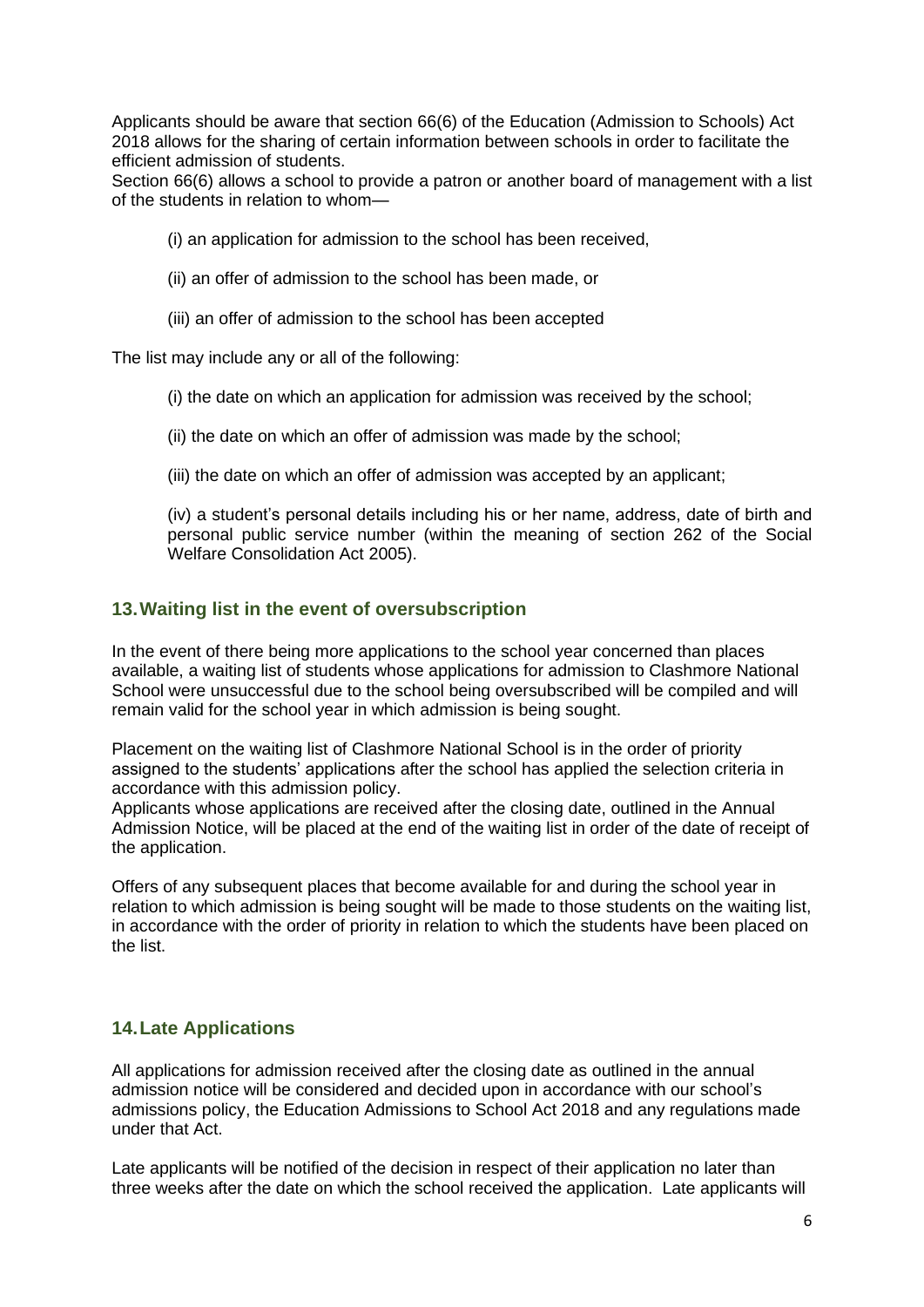be offered a place if there is place available. In the event that there is no place available, the name of the applicant will be added to the waiting list as set out in Section 13.

# <span id="page-6-0"></span>**15.Procedures for admission of students to other years and during the school year**

The procedures of the school in relation to the admission of students who are not already admitted to the school to classes or years other than the school's intake group are as follows:

- 1. Residents of Clashmore Parish with a sibling already in the school.
- 2. Residents of Clashmore Parish.
- 3. Children of current staff.
- 4. If space is still available, class numbers are completed from the waiting list by the drawing of lots.

The procedures of the school in relation to the admission of students who are not already admitted to the school, after the commencement of the school year in which admission is sought, are as follows:

1) Pupils who move to the Parish of Clashmore may transfer to the school at any time, if the school is not full (the Board of Management considers the school full when the number of pupils reaches 26 times the number of mainstream class teachers, i.e.  $26 \times 4 = 104$ ). Even if the school is full the Board may consider applications up to a maximum of 30 pupils in any one class. The pupil teacher ratio applied in this Policy will change in accordance with changes in the national pupil teacher ratio as determined by the Department of Education and Skills.

If the school is full, the school may consider applications over and above a total of 104 if a place is available in the appropriate class.

### <span id="page-6-1"></span>**16.Declaration in relation to the non-charging of fees**

This rule applies to all schools.

The Board of Clashmore National School or any persons acting on its behalf will not charge fees for or seek payment or contributions (howsoever described) as a condition of-

- (a) an application for admission of a student to the school, or
- (b) the admission or continued enrolment of a student in the school.

**Note:** Exceptions apply only in relation to fee charging post primary schools, the boarding element in Boarding Schools and admission to post leaving cert or further education courses run by post-primary schools.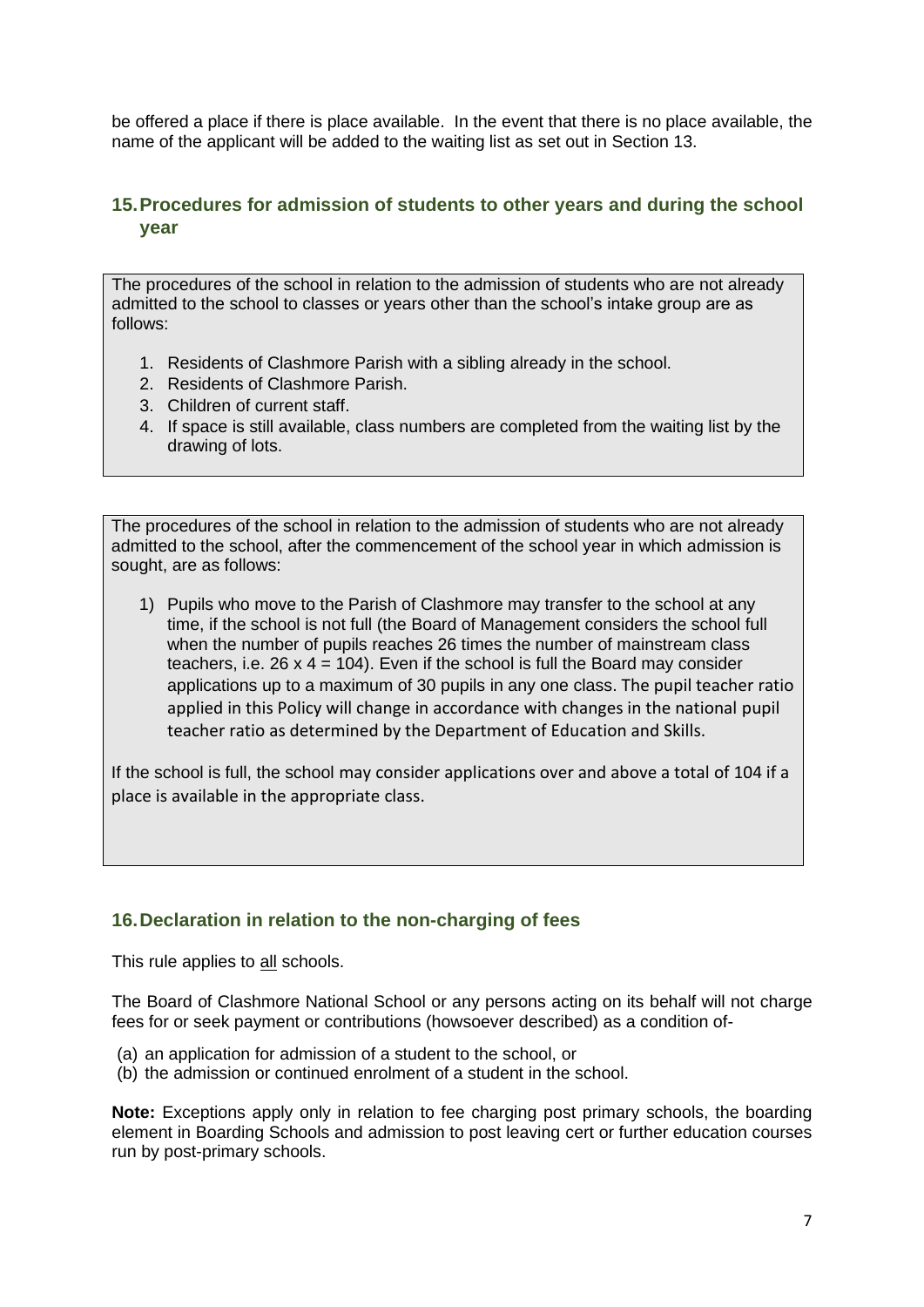### **17.Arrangements regarding students not attending religious instruction**

This section must be completed by schools that provide religious instruction to students.

The following are the school's arrangements for students, where the parents or in the case of a student who has reached the age of 18 years, the student, who has requested that the student attend the school without attending religious instruction in the school. These arrangements will not result in a reduction in the school day of such students:

A written request should be made to the Principal of the school. A meeting will then be arranged with the parent(s) or the student, as the case may be, to discuss how the request may be accommodated by the school.

#### <span id="page-7-0"></span>**18. Reviews/appeals**

#### **Review of decisions by the Board of Management**

The parent of the student, or in the case of a student who has reached the age of 18 years, the student, may request the board to review a decision to refuse admission. Such requests must be made in accordance with Section 29C of the Education Act 1998.

The timeline within which such a review must be requested and the other requirements applicable to such reviews are set out in the procedures determined by the Minister under section 29B of the Education Act 1998 which are published on the website of the Department of Education and Skills.

The board will conduct such reviews in accordance with the requirements of the procedures determined under Section 29B and with section 29C of the Education Act 1998.

**Note:** Where an applicant has been refused admission due to the school being oversubscribed, the applicant **must request a review** of that decision by the board of management prior to making an appeal under section 29 of the Education Act 1998.

Where an applicant has been refused admission due to a reason other than the school being oversubscribed, the applicant **may request a review** of that decision by the board of management prior to making an appeal under section 29 of the Education Act 1998.

#### **Right of appeal**

Under Section 29 of the Education Act 1998, the parent of the student, or in the case of a student who has reached the age of 18 years, the student, may appeal a decision of this school to refuse admission.

An appeal may be made under Section 29 (1) (c) (i) of the Education Act 1998 where the refusal to admit was due to the school being oversubscribed.

An appeal may be made under Section 29 (1) (c) (ii) of the Education Act 1998 where the refusal to admit was due a reason other than the school being oversubscribed.

Where an applicant has been refused admission due to the school being oversubscribed, the applicant **must request a review** of that decision by the board of management within 3 calendar weeks of the date of the written refusal **prior to making an appeal** under section 29 of the Education Act 1998. (see Review of decisions by the Board of Management)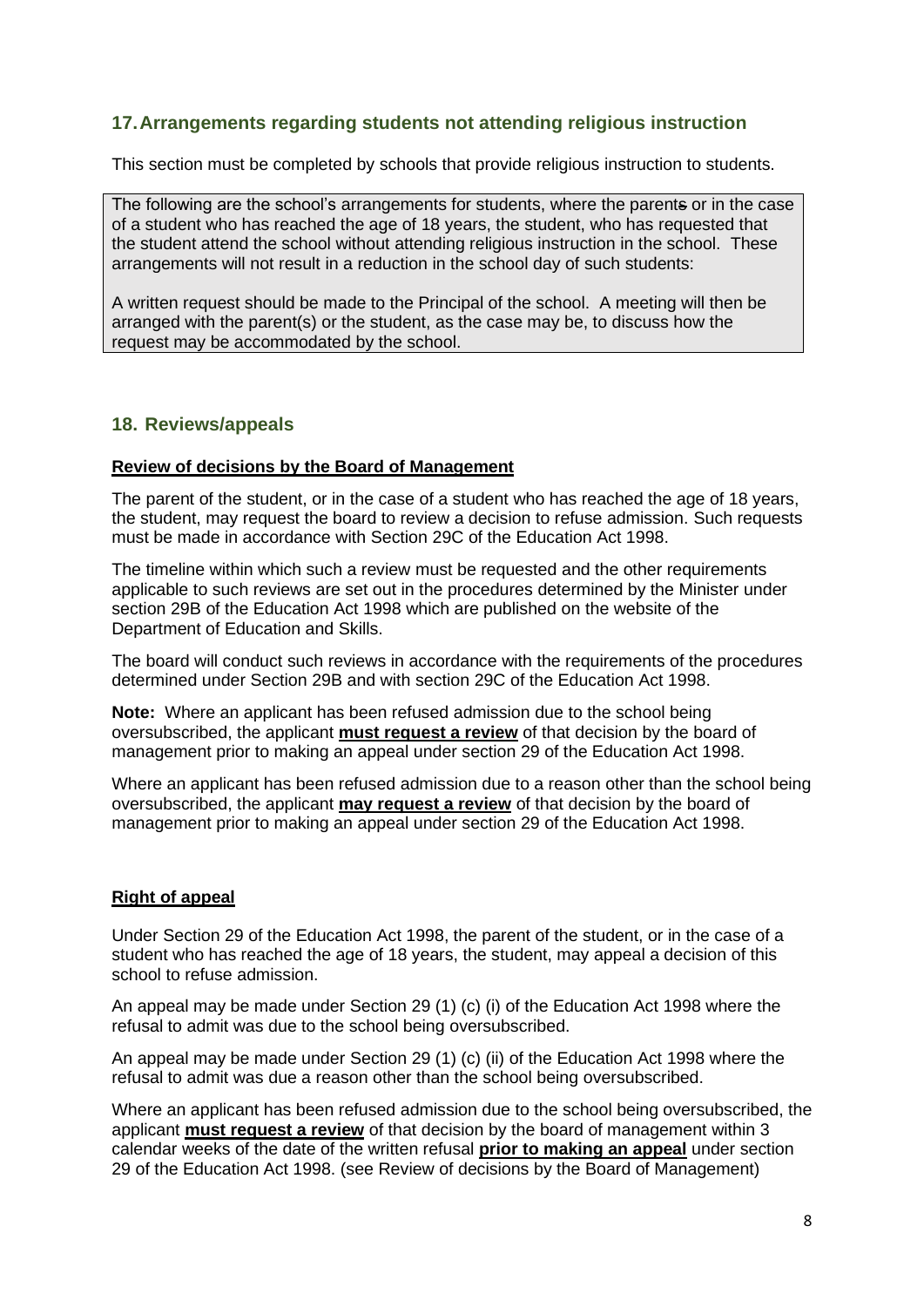Where an applicant has been refused admission due to a reason other than the school being oversubscribed, the applicant **may request a review** of that decision by the board of management within 3 calendar weeks of the date of the written refusal **prior to making an appeal** under section 29 of the Education Act 1998. (see Review of decisions by the Board of Management)

Appeals under Section 29 of the Education Act 1998 will be considered and determined by an independent appeals committee appointed by the Minister for Education and Skills.

The timeline within which such an appeal must be made and the other requirements applicable to such appeals are set out in the procedures determined by the Minister under section 29B of the Education Act 1998 which are published on the website of the Department of Education and Skills.

#### **Implementation**

This policy will be implemented immediately following ratification by the Board of Management and will be communicated to School Community. The implementation of the policy shall be monitored by the Principal, staff and the Board of Management.

**Signed:** D P Simento **Dated:** 24<sup>th</sup> March 2020

**Chairperson, BOM Clashmore National School**

<span id="page-8-0"></span>**Appendix 1 Clashmore National School ANNUAL ADMISSION NOTICE in respect of admissions to the 2021/2022 school year**